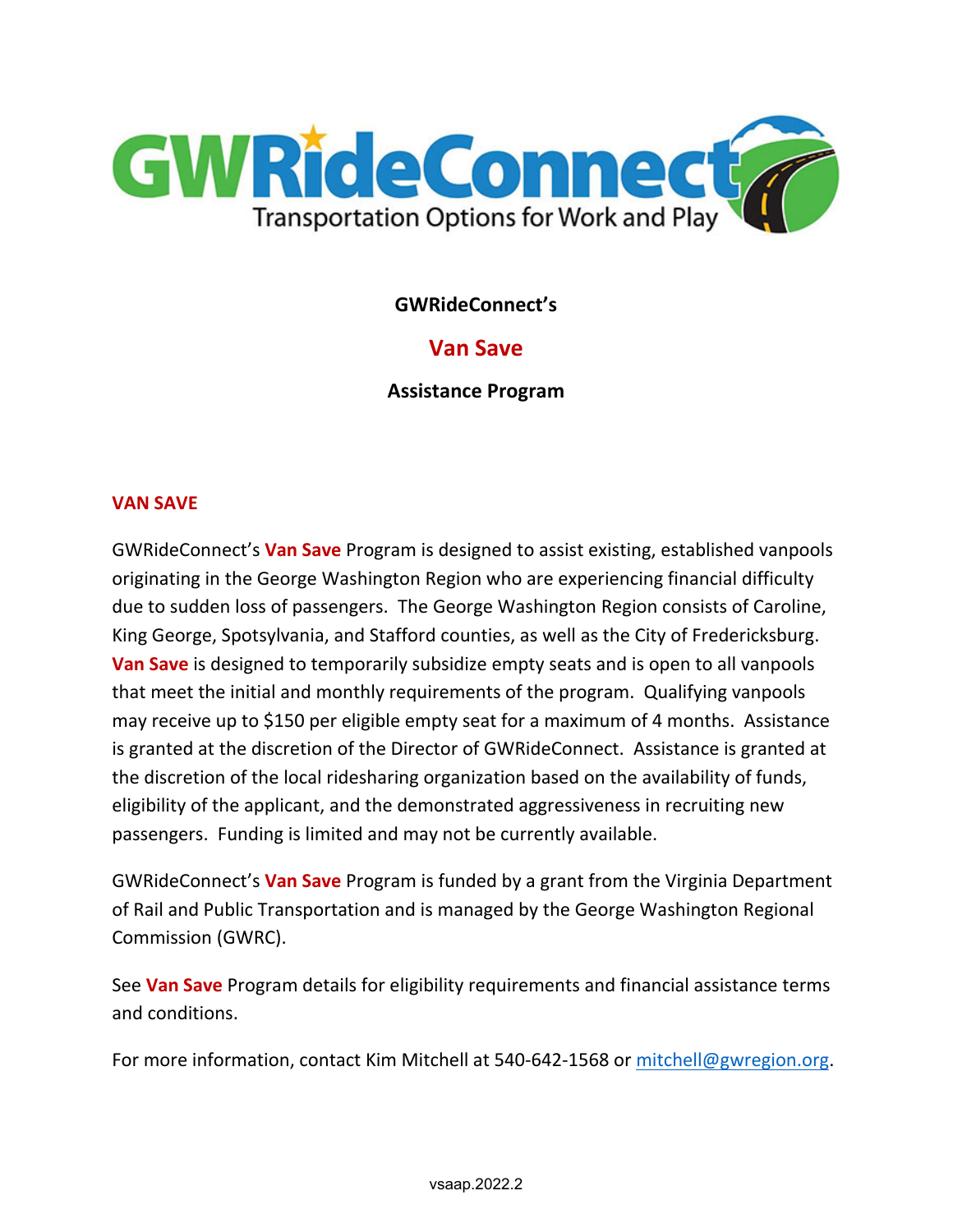## **VAN SAVE PROGRAM ELIGIBILITY REQUIREMENTS**

- 1. The vanpool must originate in the George Washington Region which consists of Caroline, King George, Spotsylvania, and Stafford counties including the City of Fredericksburg.
- 2. The vanpool must be properly registered with the Virginia Department of Motor Vehicles.
- 3. The vanpool must meet the definition under 26 U.S.C. §132 (f)(5)(B): The term "commuter highway vehicle" means any highway vehicle -
	- i. The seating capacity of vehicle is at least 6 adults (not including the driver), and
	- ii. At least 80 percent of the mileage of which can reasonably be expected to be --
		- I. For the purposes of transporting employees in connection with travel between their residences and their place of employment, and
		- II. on trips during which the capacity of such vehicle is  $\frac{1}{2}$  of the adult seating capacity of the vehicle (not including the driver).
- 4. A private vanpool owner/operator must certify each eligible month that the van is appropriately insured under a Commercial Auto Policy or is covered by the AdVANtage program, a self‐ insurance pool for Virginia vanpools.
- 5. The vanpool owner/operator or coordinator must demonstrate continuous active recruiting for new passengers (i.e.: posters at workplaces, newspaper advertisements, work website, etc.). Owner/operator or coordinator must provide proof of advertising such as clipping, pictures or screen shot of advertisements. Additional assistance to recruit passengers will be provided by GWRideConnect.
- 6. Vanpool owner/operators or coordinators must submit a passenger roster with an authorized signature for each eligible month that subsidy is needed and qualifies.
- 7. The vanpool must be an existing vanpool. **Van Save** is not meant to start new vanpools. The Vanpool must have been in operation and registered with GWRideConnect for a minimum of 6 months prior to the request for **Van Save** assistance.
- 8. To be eligible for **Van Save** the vanpool must have lost at least 25% of it's paid passengers for more than 30 days and have requested RideMatch lists prior to requesting a subsidy showing a good faith effort to obtain passengers.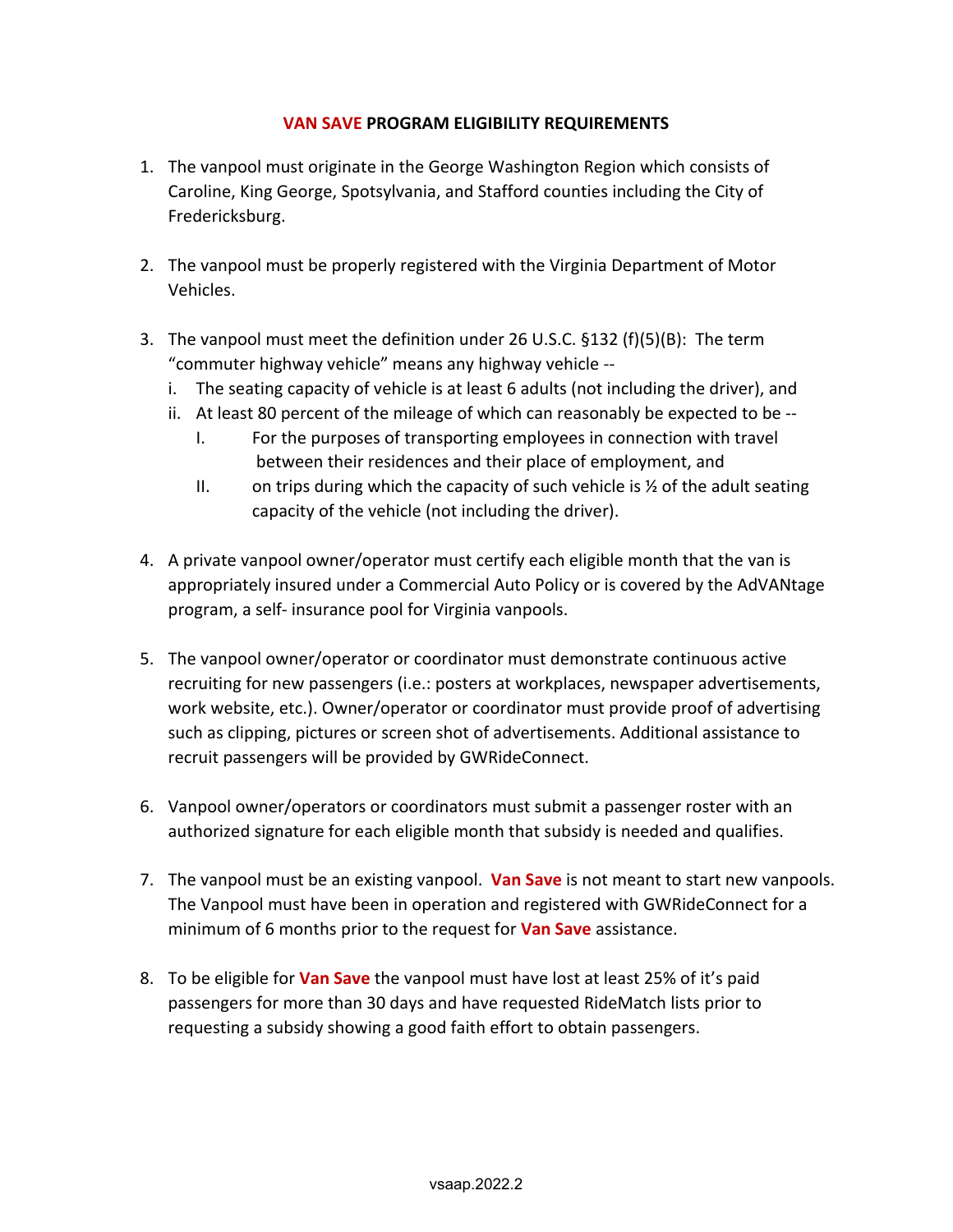- 9. Vanpools must not be receiving assistance from any other van assistance programs (i.e.: **Van Start**) while receiving **Van Save** assistance through GWRideConnect. However, this does not include stipends for reporting data to Vanpool Alliance or another source.
- 10. Each month the vanpool owner/operator must submit to the GWRideConnect program an updated passenger list along with 2 Rideshare matchlists from the previous month showing comments regarding the viability of each person listed as a potential passenger. The matchlists will include the appropriate signature attesting that all applicants have been contacted. Upon receipt of which, the Rideshare Manager will initiate the next funding cycle.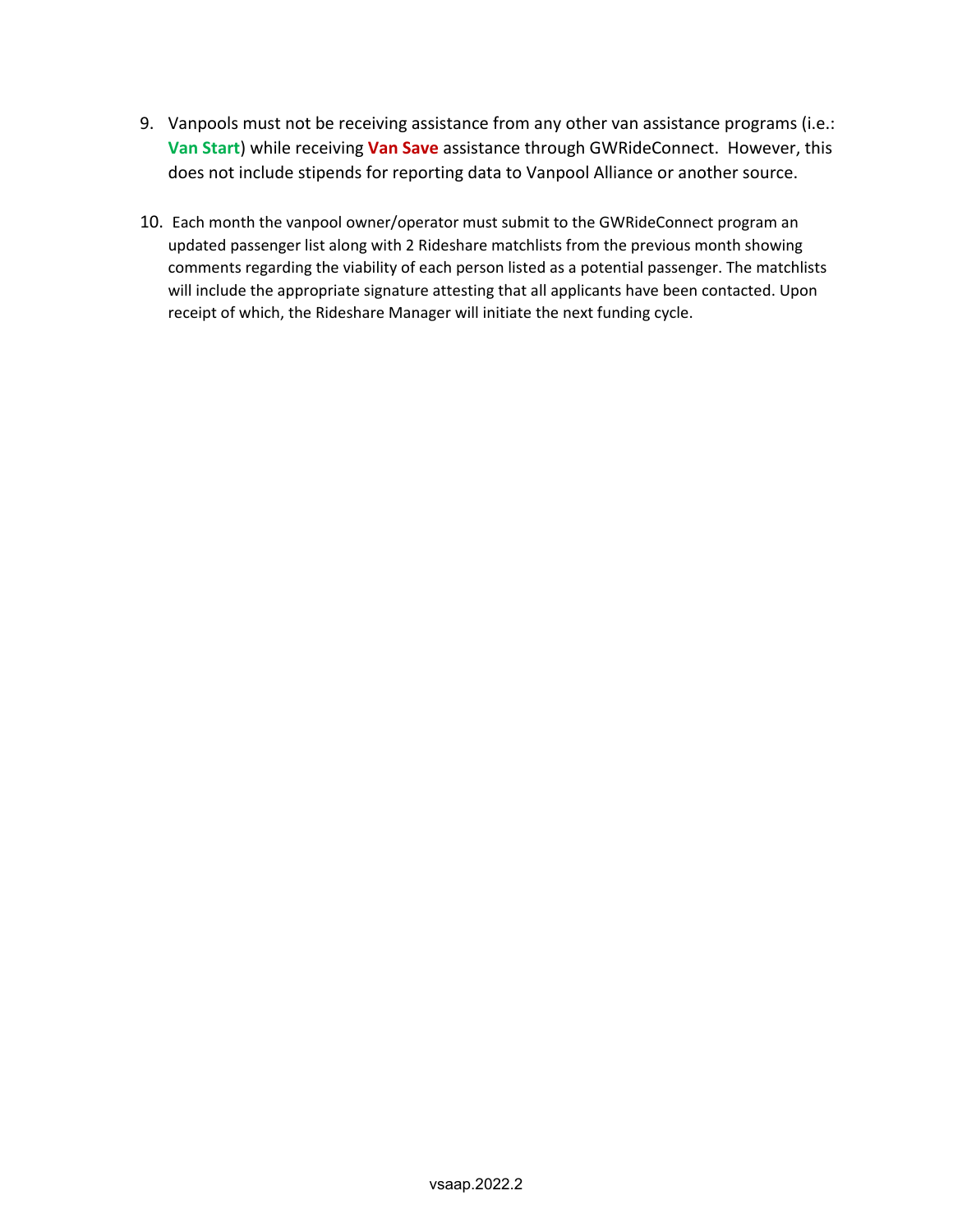### **VAN SAVE**

## **FINANCIAL ASSISTANCE TERMS**

Eligible and approved vanpools may receive financial assistance of up to \$150 or the actual monthly rider fare, whichever is less, per month for each vacant seat, up to the following maximum number of seats.

| Total     | Number of Seats | <b>Number of Seats</b> | Number of Seats | <b>Number of Seats</b> |
|-----------|-----------------|------------------------|-----------------|------------------------|
| Passenger | Subsidized      | Subsidized             | Subsidized      | Subsidized             |
| Seats     | Month 1         | Month 2                | Month 3         | Month 4                |
| 15        |                 |                        |                 |                        |
| 12        |                 |                        |                 |                        |
|           |                 |                        |                 |                        |
|           |                 |                        |                 |                        |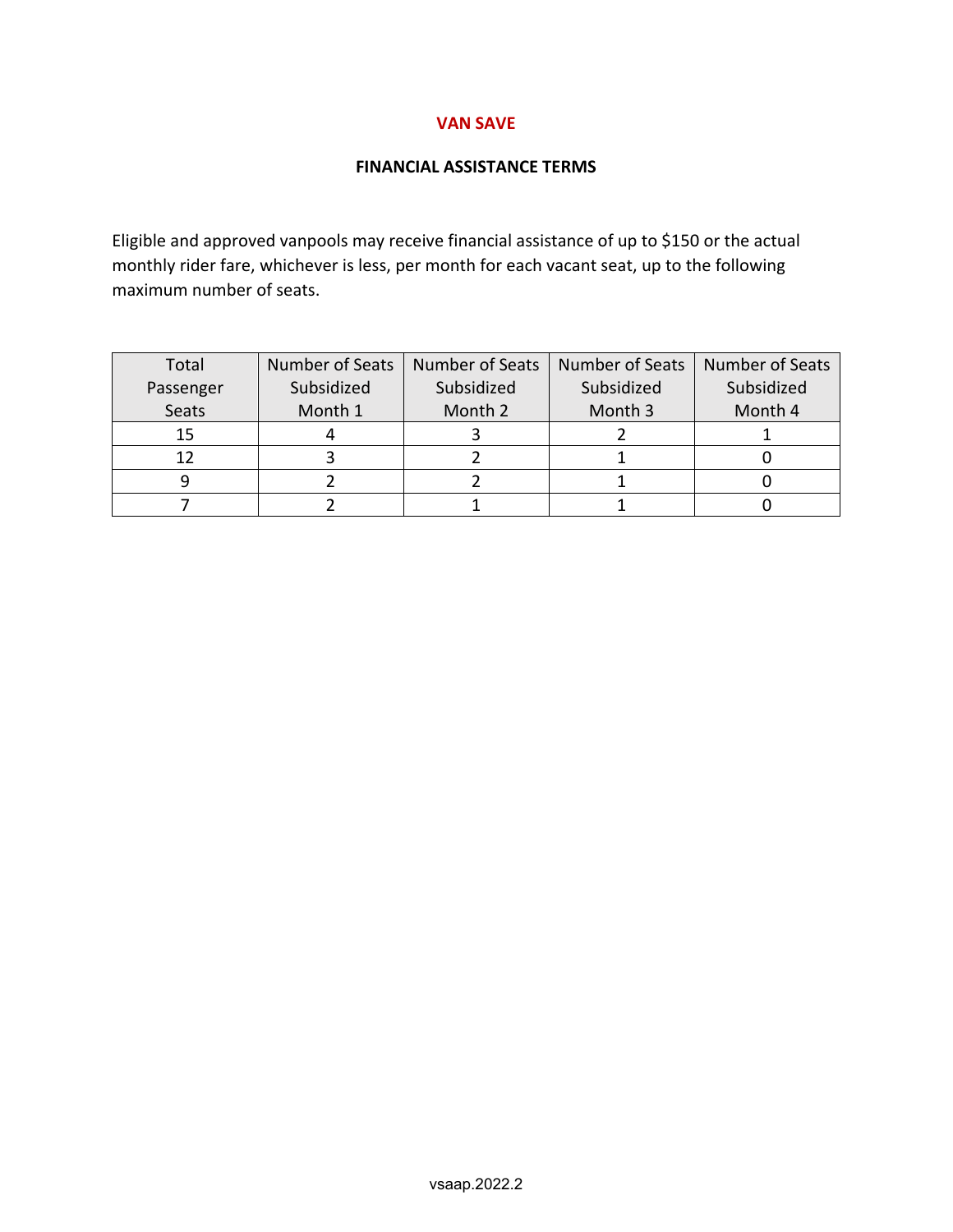## **APPLICATION FOR GWRideConnect's**

## **VAN SAVE & VAN START ASSISTANCE PROGRAMS**

| <u> 1989 - Johann John Harry Harry Harry Harry Harry Harry Harry Harry Harry Harry Harry Harry Harry Harry Harry</u> |                                                                         |  |  |  |
|----------------------------------------------------------------------------------------------------------------------|-------------------------------------------------------------------------|--|--|--|
|                                                                                                                      |                                                                         |  |  |  |
| Vehicle Seating Capacity (including the driver): _____                                                               |                                                                         |  |  |  |
|                                                                                                                      |                                                                         |  |  |  |
|                                                                                                                      |                                                                         |  |  |  |
|                                                                                                                      |                                                                         |  |  |  |
|                                                                                                                      |                                                                         |  |  |  |
| Time: _______________________                                                                                        |                                                                         |  |  |  |
|                                                                                                                      | Time: _______________________                                           |  |  |  |
|                                                                                                                      |                                                                         |  |  |  |
|                                                                                                                      | Time: _______________________                                           |  |  |  |
|                                                                                                                      | Time: _______________________                                           |  |  |  |
|                                                                                                                      |                                                                         |  |  |  |
|                                                                                                                      |                                                                         |  |  |  |
|                                                                                                                      |                                                                         |  |  |  |
| When did the monthly passengers leave the vanpool?                                                                   |                                                                         |  |  |  |
|                                                                                                                      |                                                                         |  |  |  |
|                                                                                                                      |                                                                         |  |  |  |
|                                                                                                                      |                                                                         |  |  |  |
|                                                                                                                      |                                                                         |  |  |  |
|                                                                                                                      | Number of passenger seats currently filled by monthly riders: _________ |  |  |  |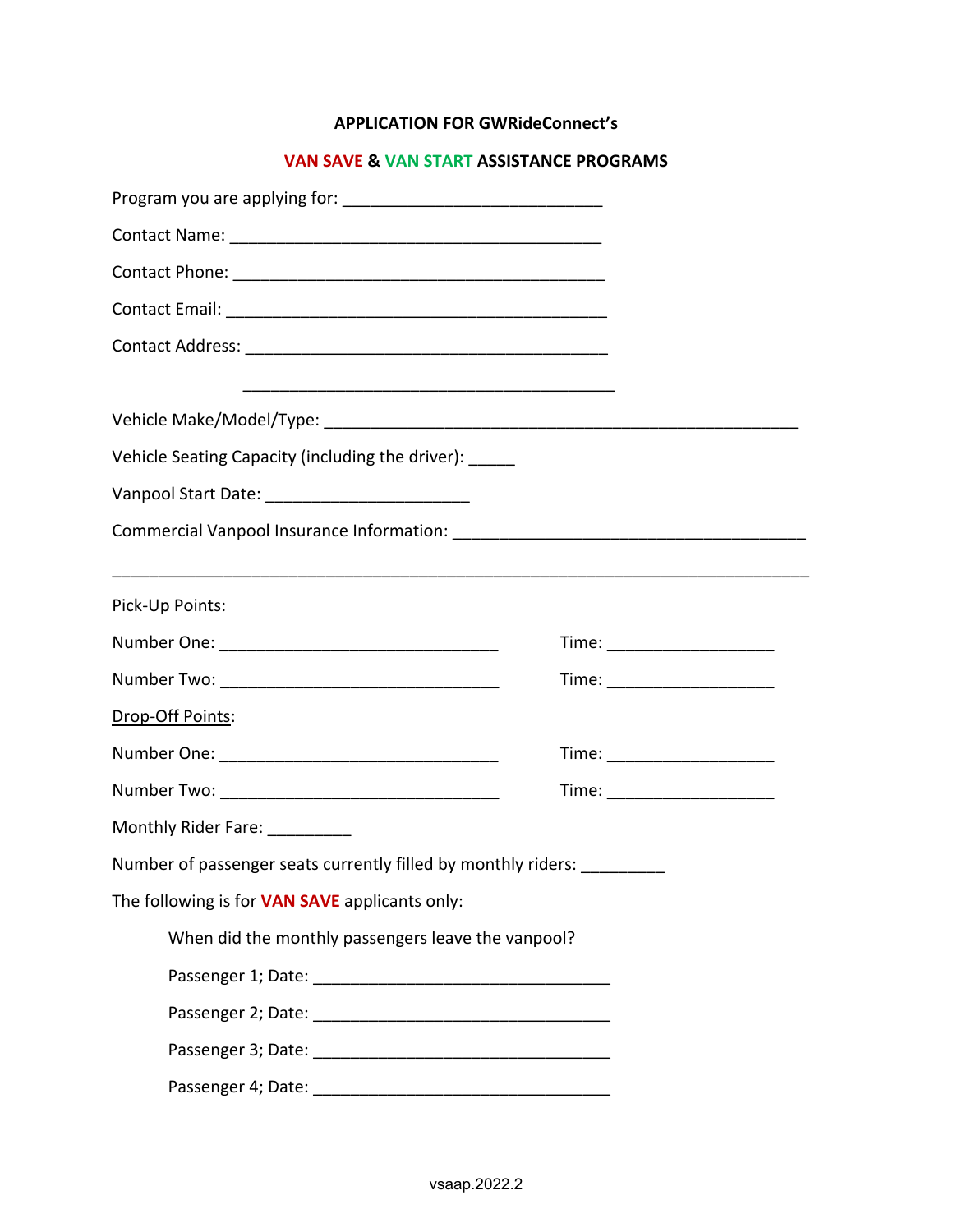## **VANPOOL PASSENGER LIST**

| Passengers     | Name | Home Phone | <b>Work Phone</b> |
|----------------|------|------------|-------------------|
| 1              |      |            |                   |
| $\overline{2}$ |      |            |                   |
| 3              |      |            |                   |
| 4              |      |            |                   |
| 5              |      |            |                   |
| 6              |      |            |                   |
| 7              |      |            |                   |
| 8              |      |            |                   |
| 9              |      |            |                   |
| $10\,$         |      |            |                   |
| 11             |      |            |                   |
| 12             |      |            |                   |
| 13             |      |            |                   |
| 14             |      |            |                   |
| 15             |      |            |                   |

Name of Vanpool Owner/Operator or Coordinator: \_\_\_\_\_\_\_\_\_\_\_\_\_\_\_\_\_\_\_\_\_\_\_\_\_\_\_\_\_\_\_\_\_\_

Work Phone: \_\_\_\_\_\_\_\_\_\_\_\_\_\_\_\_\_\_\_\_\_\_\_\_\_\_

Home Phone: \_\_\_\_\_\_\_\_\_\_\_\_\_\_\_\_\_\_\_\_\_\_\_\_\_\_

Vanpool destination: \_\_\_\_\_\_\_\_\_\_\_\_\_\_\_\_\_\_\_\_\_\_\_\_\_\_\_\_\_\_\_\_\_\_\_\_\_\_\_\_\_\_\_\_\_\_\_\_\_\_\_\_\_\_\_\_\_\_\_\_

Vanpool Start‐up Date: \_\_\_\_\_\_\_\_\_\_\_\_\_\_\_\_\_\_

Vanpool Owner/Operator or Coordinator Signature: \_\_\_\_\_\_\_\_\_\_\_\_\_\_\_\_\_\_\_\_\_\_\_\_\_\_\_\_\_\_\_

Date: \_\_\_\_\_\_\_\_\_\_\_\_\_\_\_\_\_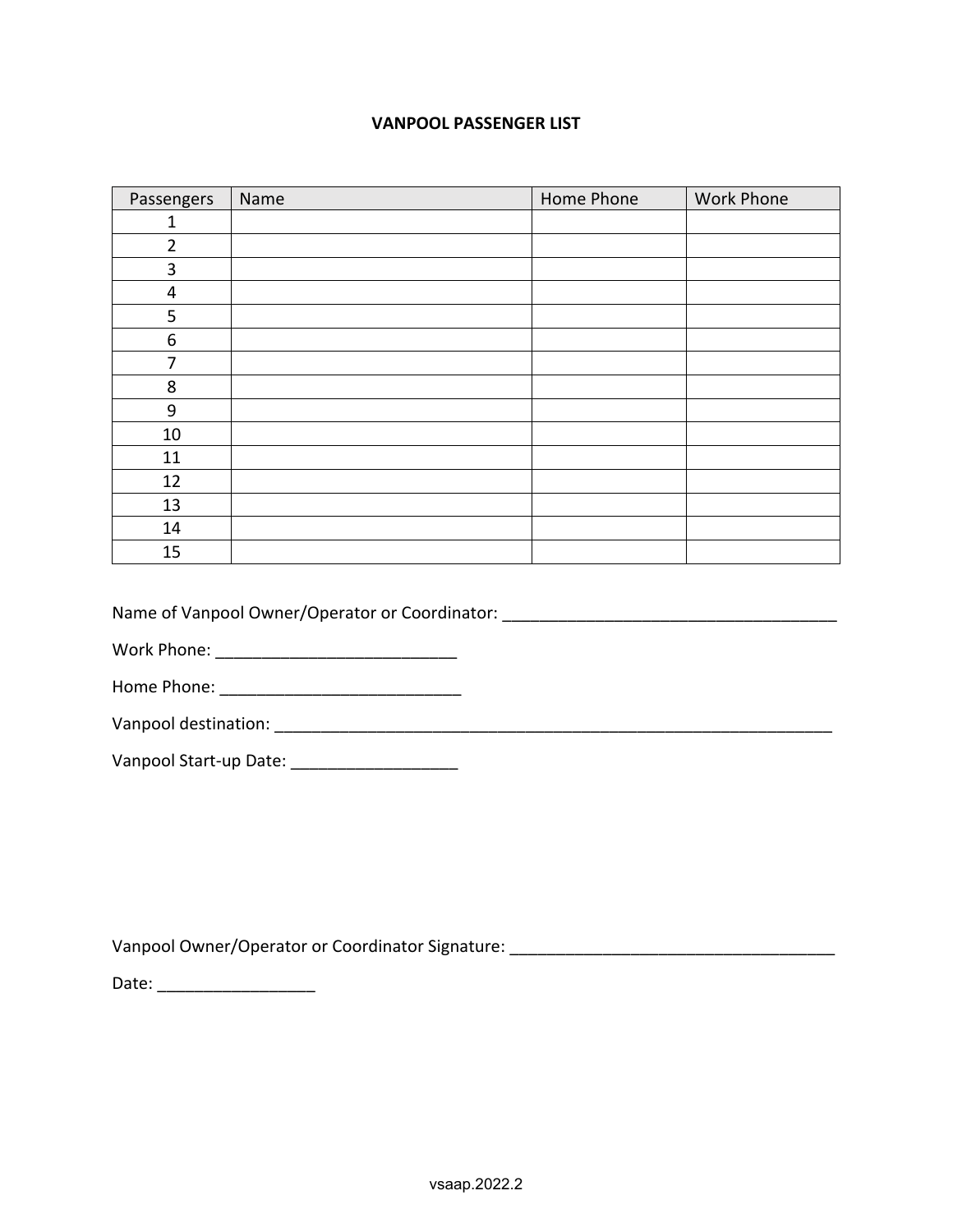## **VANPOOL ASSISTANCE COST BREAKOUT**

Please break down the costs of your vanpool operation below. For example, lease or monthly payment cost, insurance, parking expenses, gasoline, cleaning, etc.

| Lease/Loan:                         |  |  |
|-------------------------------------|--|--|
| Fuel:                               |  |  |
| Parking:                            |  |  |
| Cleaning:                           |  |  |
| Maintenance:                        |  |  |
| Repairs:                            |  |  |
| Insurance:                          |  |  |
| Taxes/Decal:                        |  |  |
| Other:                              |  |  |
| Please describe other expenditures: |  |  |
|                                     |  |  |

Total:

Mileage to work one way: \_\_\_\_\_\_\_\_\_\_\_